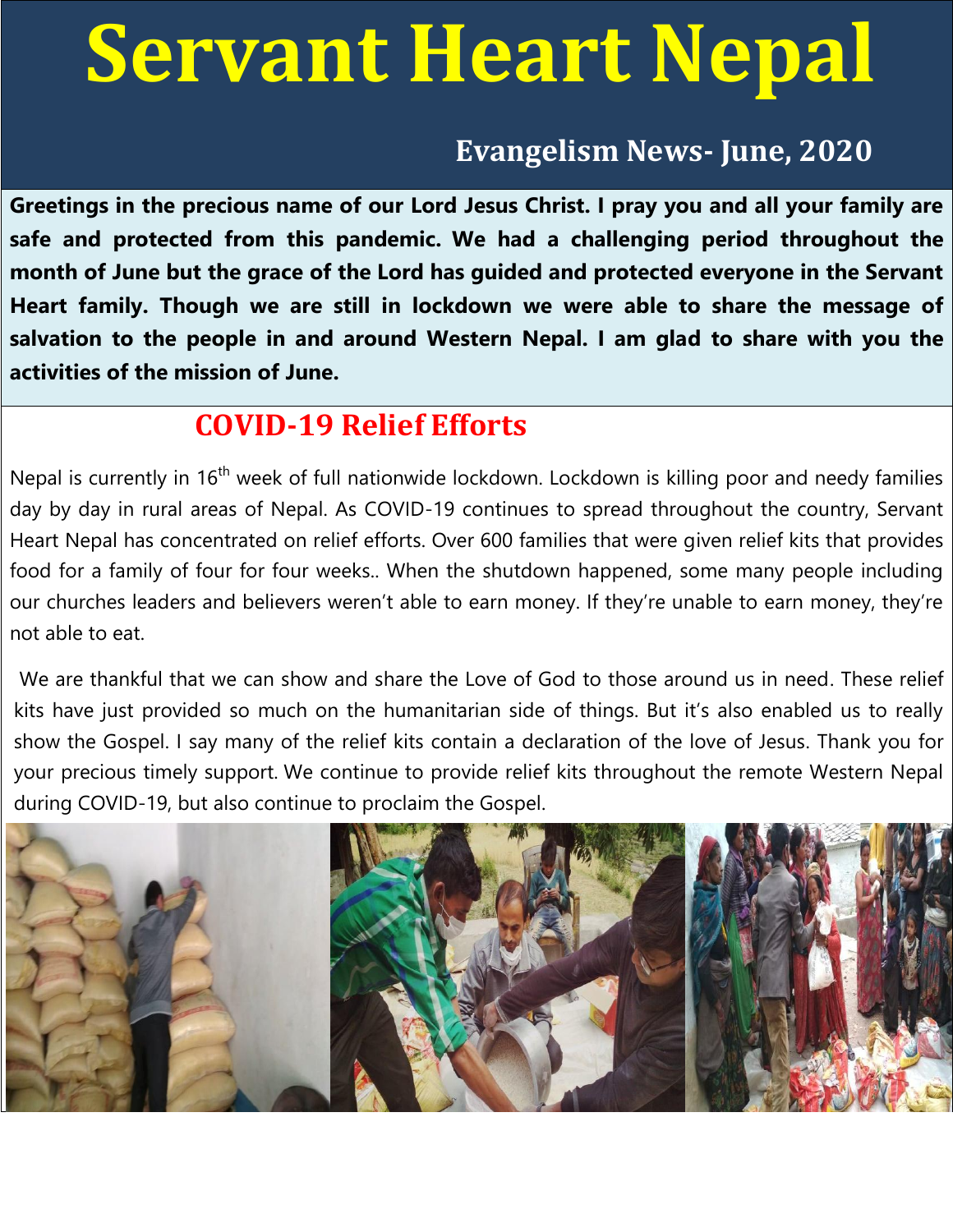# **Changing Hearts in terrible time**

Praise God that we have been able share gospel to numerous people living in and around Western Nepal. Some of them put their trust in Lord Jesus Christ and accepted Him as their personal Lord & Savior. We thanked God that we were able to conduct water baptism. 9 people were baptized who have put their faith in our Lord and savior Jesus Christ in various places. God rejoices when His people come to Him like a prodigal son. No matter what, He always loves us so much.



#### **God Heals when we put our trust in Him**

Last month, one of our leaders went to visit his uncle's home because his uncle was very sick and suffering of Paralysis from several months. When they met him they encouraged him that he will get well very soon in Jesus Name. Jesus is healer, if you believe Him, you will get healing amazingly. The he shaked his head to believe in Christ. Then our leaders both brothers started to pray for his healing. Immediately, he stood up and walked. He is aged of 75 years. He got healed. What a amazing! We thanked God together for his Healing, Few hours later; another very sick man heard about Matuk's healing. His name is Kapil. He went many times for his check-up but had no any improvement in his body. He shared about his own pain and problem because he was tired from the sickness. Our leader told him that God can heal you, but we can't. You need to trust God for your healing. Kapil told that I made commitment to give cock to Hindu god and goddess. But nothing is improving in my life. I am tired. I want to receive Christ and pray him for my healing. So they prayed putting their hands in his head. They prayed regular up to 3 days after that he got healed. His face was happy looking. He is 45 years old. Now he is well. They are meeting him time to time and encouraging him.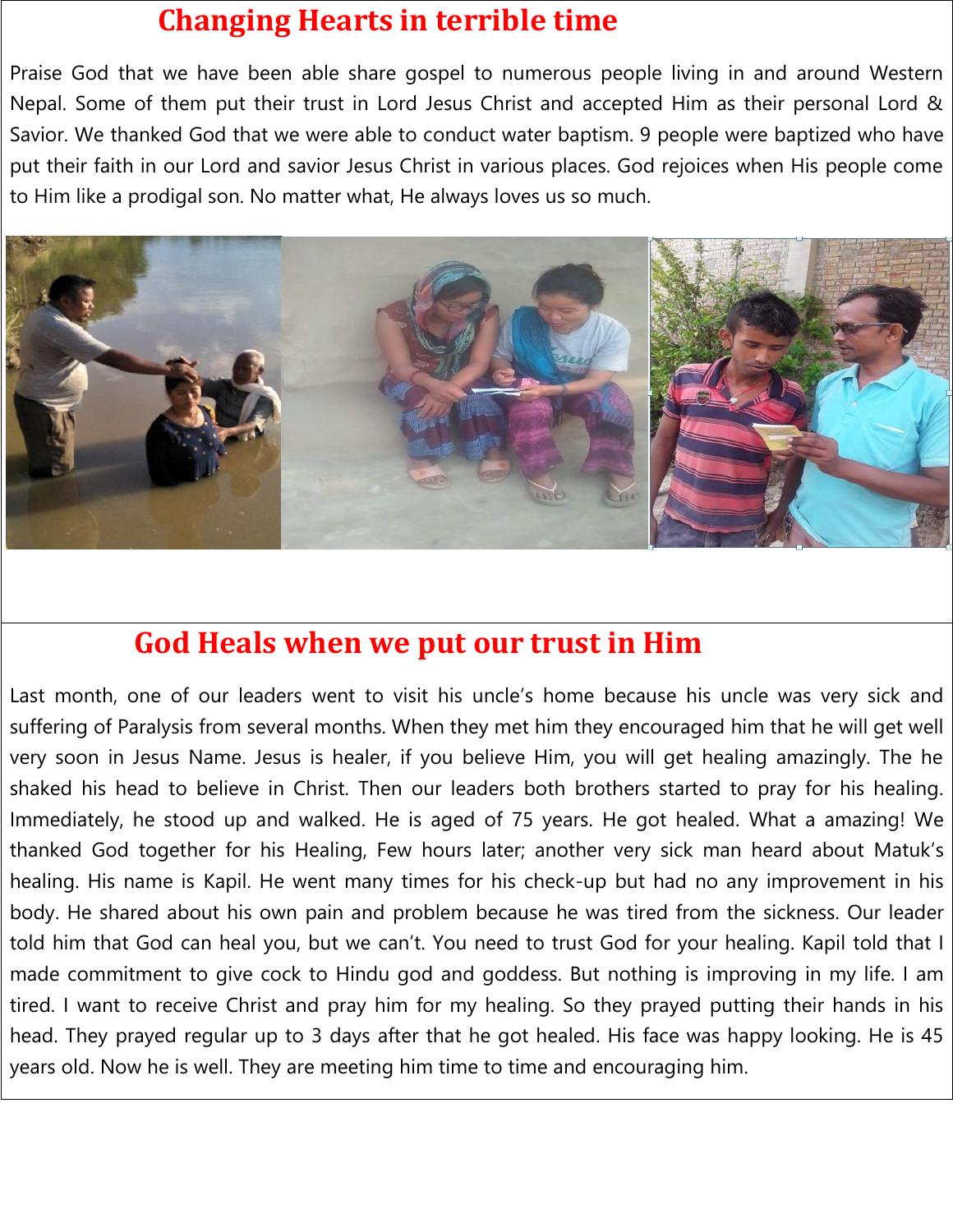

# **God is moving through our film ministry outreach**

Today, the film ministry has become of the most influential and effective way of sharing Gospels to those who cannot read Bibles. Projecting Jesus in the distant villages and Himalayas we seeks the most convenient and comprehensive way of outreaching and Gospel sharing. Out of many techniques executed for better result, Jesus film ministry has always been the most effective measures applied in different remotest villages of the Himalayas, when it comes about evangelizing the uneducated and linguistically differing people. These days since everybody are in lockdown inside people are free so our leaders are using digital technology to reach out their surroundings neighbors. We usually use battery operated DVD and a Jesus movie is displayed through it. We have abundant testimonies of people crying, being touched, and accepting Jesus immediately. This last month more than 17 people have accepted Christ the Lord as their personal Lord and Savior through this ministry. **The harvest is ready, laborers are ready we need your prayers and support in buying digital equipments and providing tools for our native leaders. Please help us to buy more tools for our leaders in various parts of Nepal.**